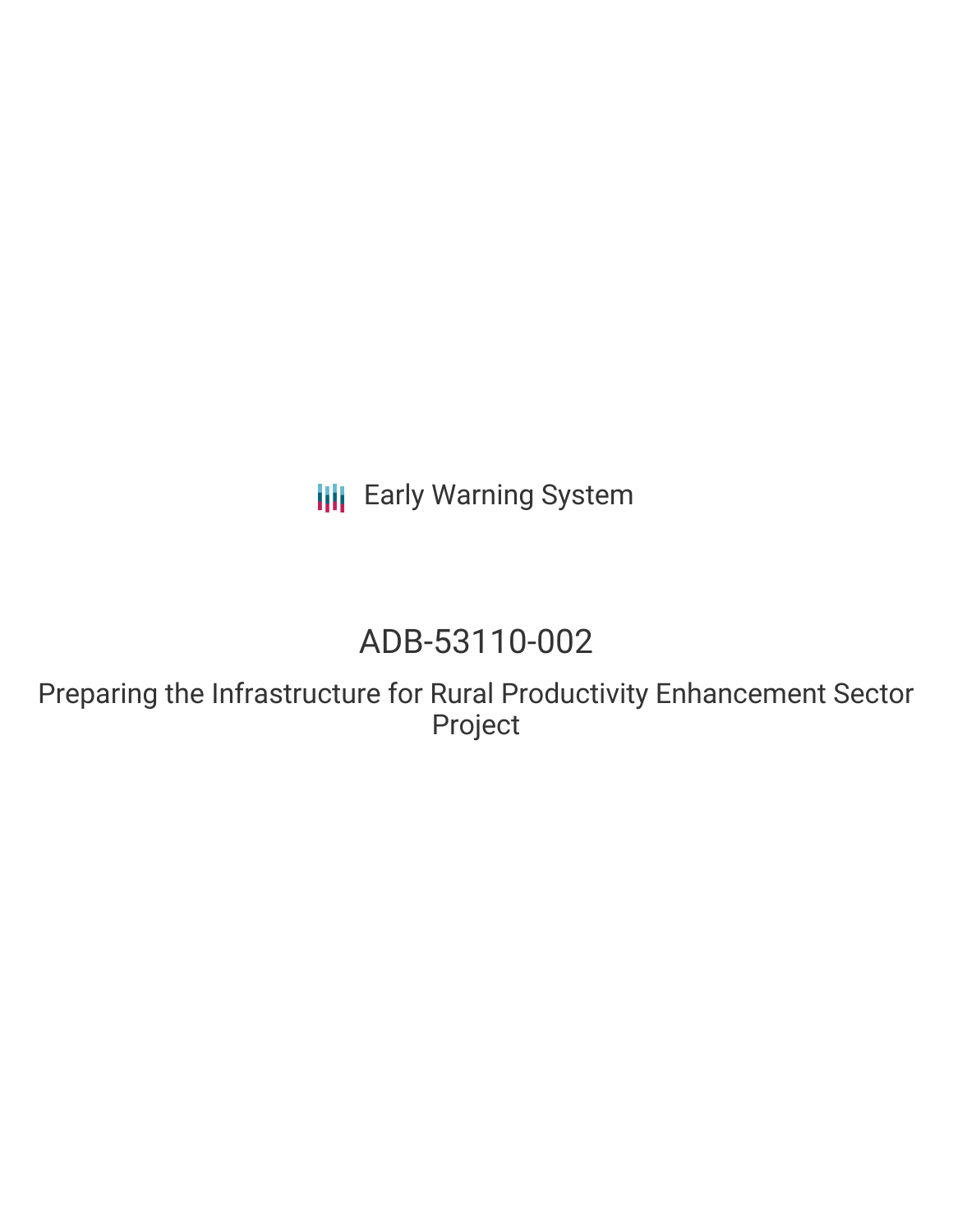

### **Quick Facts**

| <b>Countries</b>               | Uzbekistan                                                    |
|--------------------------------|---------------------------------------------------------------|
| <b>Financial Institutions</b>  | Asian Development Bank (ADB)                                  |
| <b>Status</b>                  | Approved                                                      |
| <b>Bank Risk Rating</b>        |                                                               |
| <b>Voting Date</b>             | 2019-07-15                                                    |
| <b>Sectors</b>                 | Construction, Infrastructure, Transport, Water and Sanitation |
| Investment Type(s)             | Grant                                                         |
| <b>Investment Amount (USD)</b> | \$1.00 million                                                |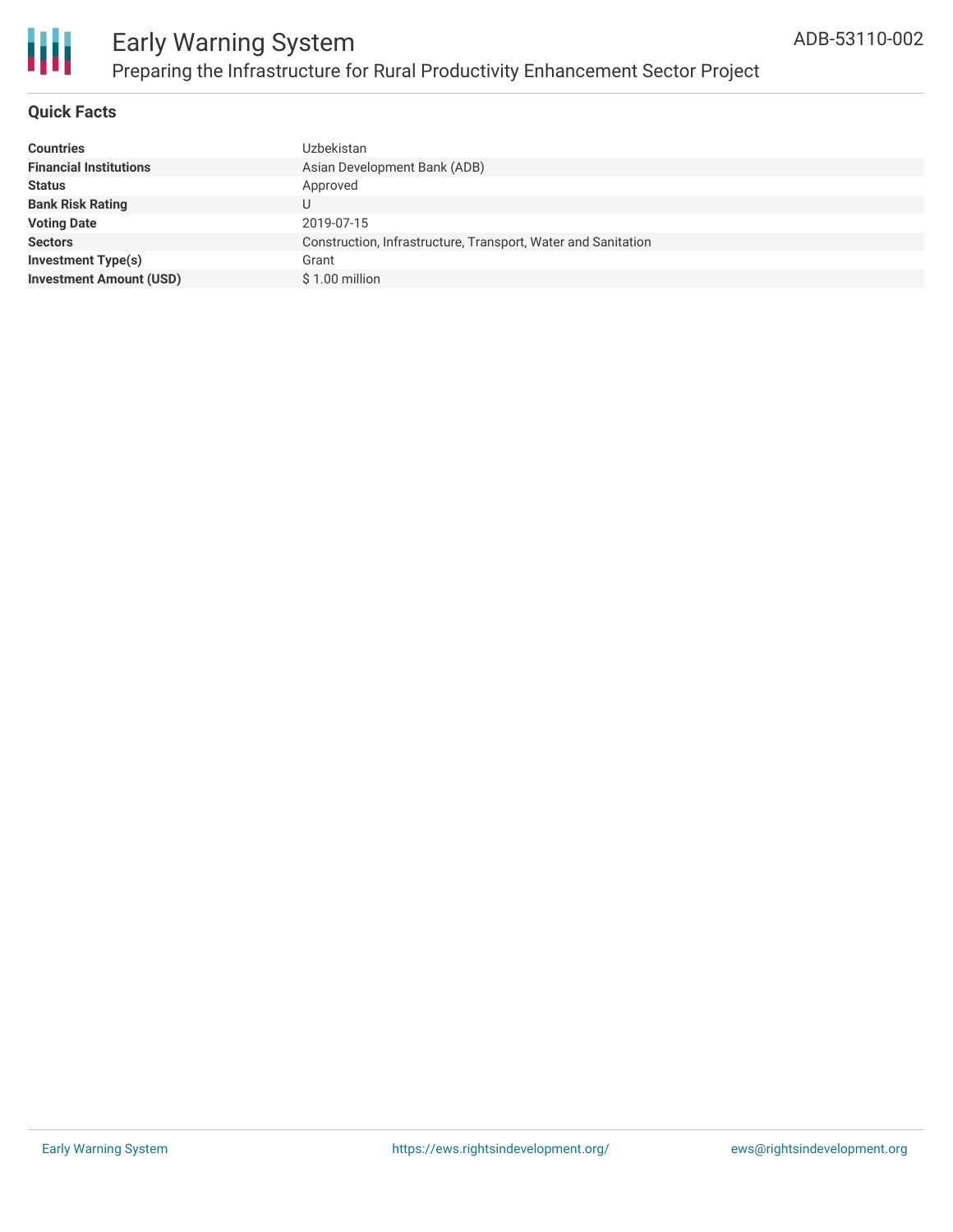

## **Project Description**

According to Bank documents, this project provides technical assistance to prepare an upcoming US\$140 million project that finances the new construction, rehabilitation and modernization of medium-scale rural infrastructure. This will include rural roads, irrigation drainage and flood control, rural markets, solid waste disposal and collection, and domestic water sanitation and supply.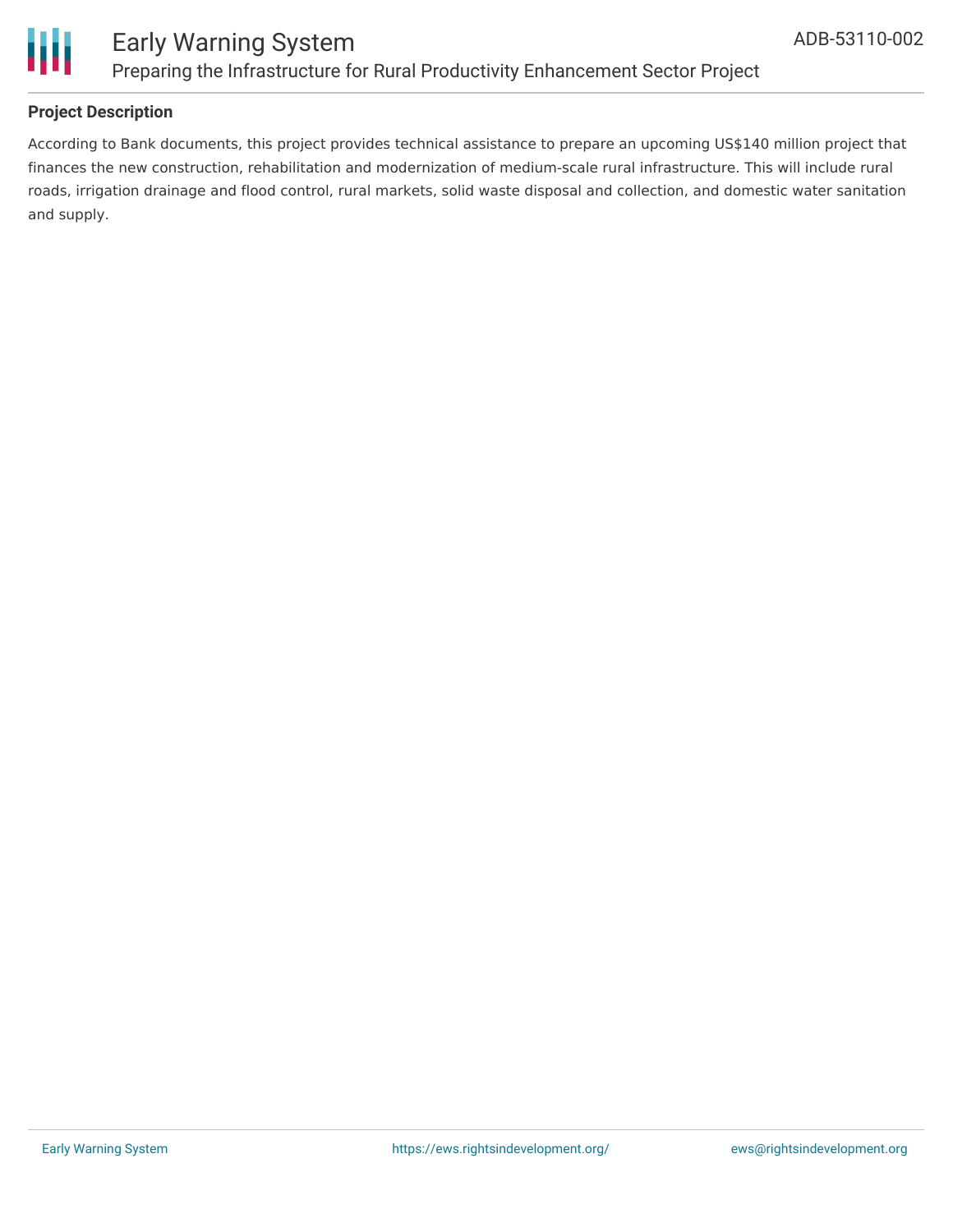

# Early Warning System Preparing the Infrastructure for Rural Productivity Enhancement Sector Project

### **Investment Description**

Asian Development Bank (ADB)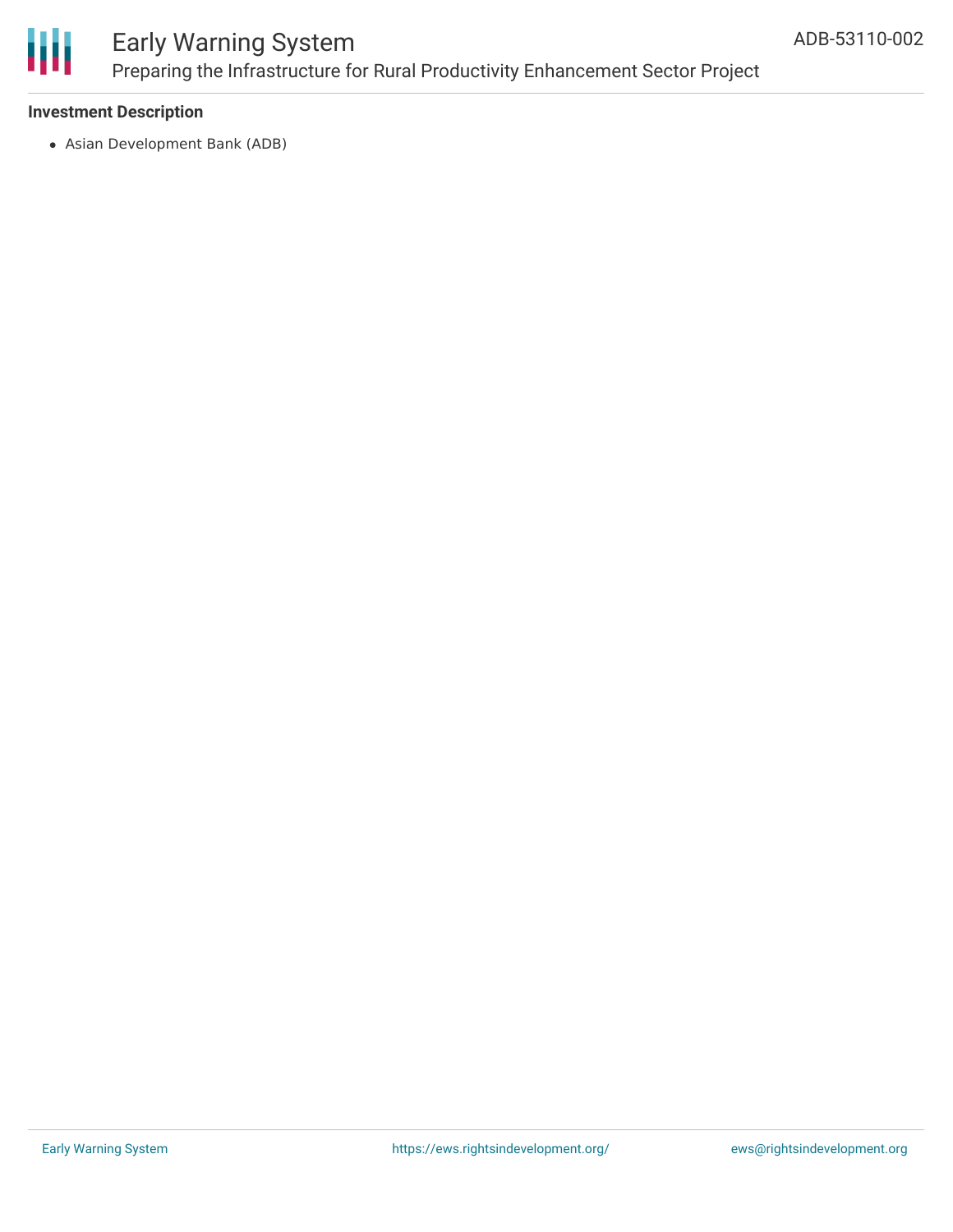

### **Contact Information**

#### **Executing Agencies**

Agency for Implementation of Projects in the Field of Agro-Industry and Food Security (AIFSA) 1A, Block "A", Lazbak Street, Tashkent, 100000, Republic of Uzbekistan, Tashkent

Ministry of Economy and Industry of the Republic of Uzbekistan Islam Karimov Street 45A, Tashkent 10003, Uzbekistan

#### **ACCOUNTABILITY MECHANISM OF ADB**

The Accountability Mechanism is an independent complaint mechanism and fact-finding body for people who believe they are likely to be, or have been, adversely affected by an Asian Development Bank-financed project. If you submit a complaint to the Accountability Mechanism, they may investigate to assess whether the Asian Development Bank is following its own policies and procedures for preventing harm to people or the environment. You can learn more about the Accountability Mechanism and how to file a complaint at: http://www.adb.org/site/accountability-mechanism/main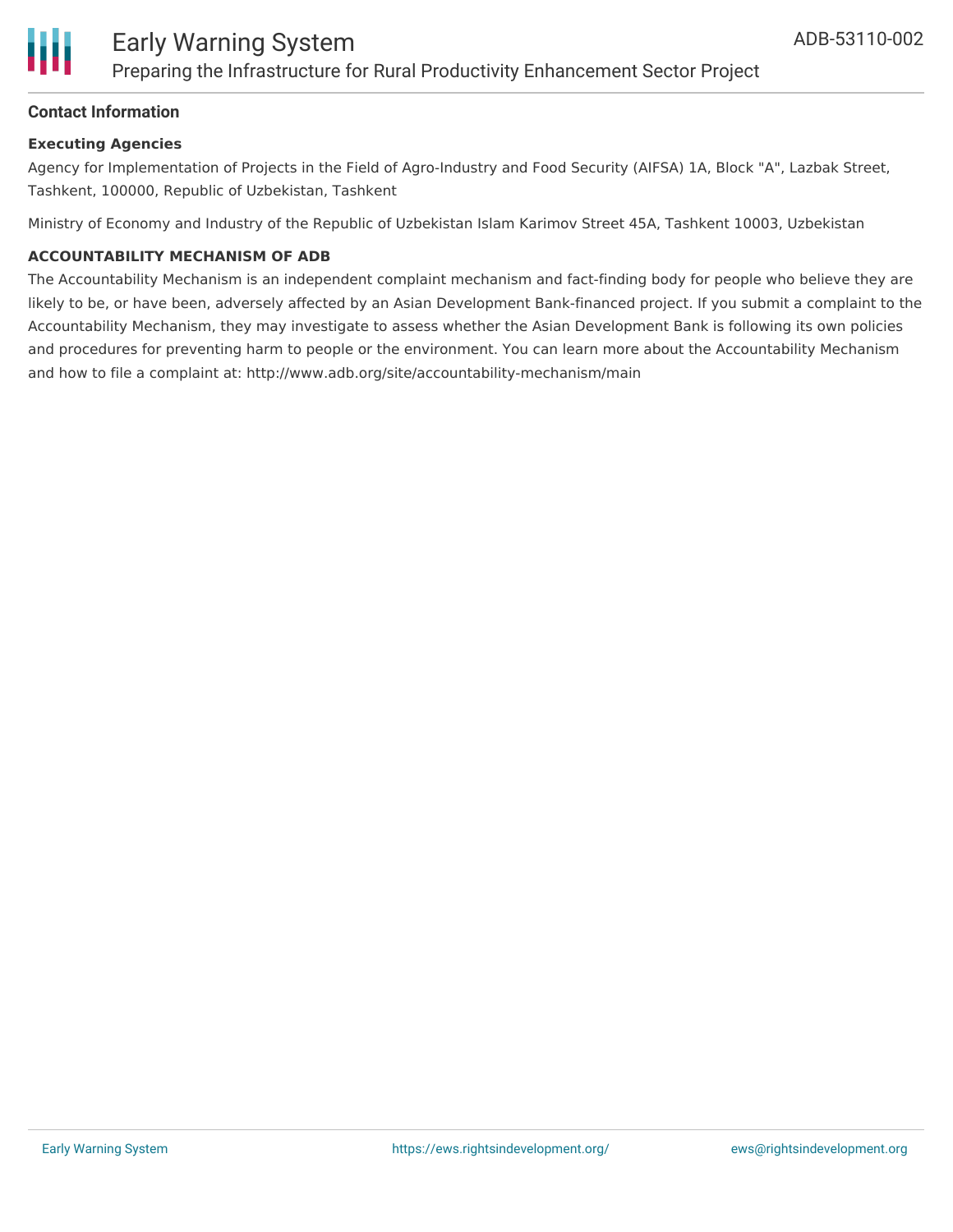

# Early Warning System Preparing the Infrastructure for Rural Productivity Enhancement Sector Project

#### **Bank Documents**

- Infrastructure for Rural Productivity [Enhancement](https://ewsdata.rightsindevelopment.org/files/documents/02/ADB-53110-002_WRsO0wu.pdf) Sector Project: Initial Poverty and Social Analysi [\[Original](https://www.adb.org/projects/documents/uzb-53110-002-ipsa) Source]
- Preparing the Infrastructure for Rural Productivity [Enhancement](https://ewsdata.rightsindevelopment.org/files/documents/02/ADB-53110-002_GST4x5S.pdf) Sector Project: Technical Assistance [\[Original](https://www.adb.org/projects/documents/uzb-53110-002-tar) Source]
- Project [Disclosure](https://ewsdata.rightsindevelopment.org/files/documents/02/ADB-53110-002.pdf) PDF [\[Original](https://www.adb.org/printpdf/projects/53110-002/main) Source]